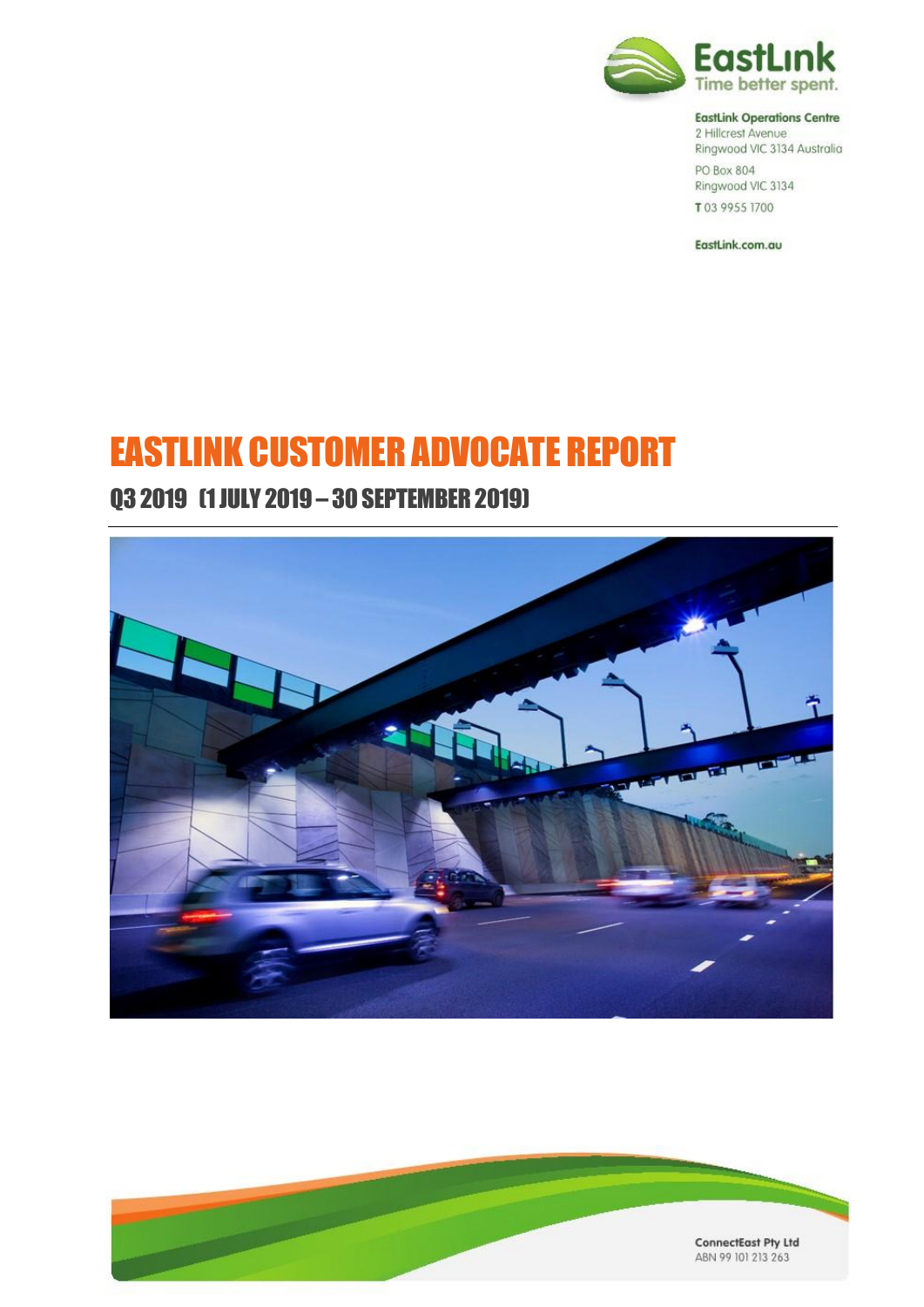

# **CONTENTS**

| 1.             | <b>EASTLINK CUSTOMER ADVOCATE'S MESSAGE</b>       | 3 |
|----------------|---------------------------------------------------|---|
| 2.             | ABOUT THE EASTLINK CUSTOMER ADVOCATE              | 4 |
| 2.1            | EastLink                                          | 4 |
| $2.2^{\circ}$  | The EastLink Customer Advocate                    | 4 |
| 3 <sub>1</sub> | <b>CUSTOMER ADVOCATE CASES DURING THE QUARTER</b> | 6 |
| 3.1            | <b>Cases raised</b>                               | 6 |
| 3.2            | <b>Cases closed</b>                               | 6 |
| 3.3            | <b>Case findings</b>                              | 6 |
| 3.4            | <b>Elapsed time to close cases</b>                | 7 |
| 4.             | <b>CUSTOMER ADVOCATE CASE TRENDS</b>              | 8 |
| 4.1            | <b>Historical trends</b>                          | 8 |
| 5 <sub>1</sub> | <b>CUSTOMER ADVOCATE CASE EXAMPLES</b>            | g |
| 5.1            | <b>Customer A (toll invoice complaint)</b>        | g |
| 5.2            | <b>Customer B (toll invoice complaint)</b>        | g |
| 5.3            | Customer C (account charge for a sold vehicle)    | g |
| 5.4            | <b>Customer D (rental vehicle complaint)</b>      | g |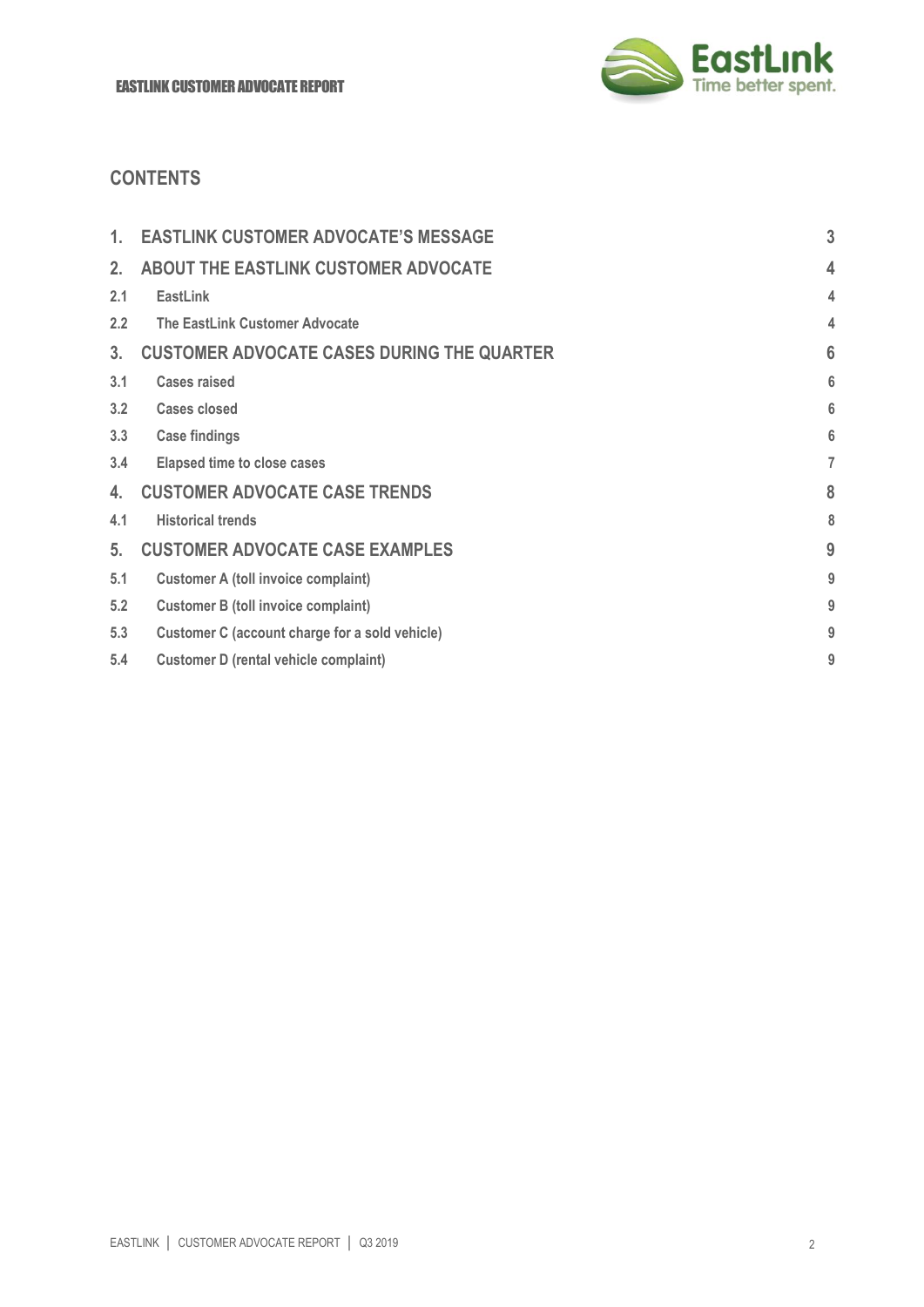

# 1. EASTLINK CUSTOMER ADVOCATE'S MESSAGE

**I have completed the first quarterly period ever undertaken by an EastLink Customer Advocate. This document is my report on EastLink Customer Advocate activities for Q3 2019, and on the transition from the previous TCO Tolling Customer Ombudsman scheme to the EastLink Customer Advocate.**

On 30 June 2019, EastLink ceased to be a member of the previous TCO Tolling Customer Ombudsman scheme.

On 1 July 2019, EastLink managing director Charles Griplas appointed me to the role of EastLink Customer Advocate.

As EastLink Customer Advocate, it is now my responsibility to provide EastLink customers with an independent review and decision-making process in relation to unresolved customer complaints.

I am committed to ensuring that unresolved customer complaints are investigated and responded to in a timely manner, and I promise that I will do my utmost to ensure that my findings are thorough and fair.

The EastLink Customer Advocate will publish a report quarterly. This is my first quarterly report, for Q3 2019.

The transition for EastLink customers from the previous TCO Tolling Customer Ombudsman scheme to the EastLink Customer Advocate has been smooth and without interruption. The number of cases processed for EastLink customers has actually increased following the transition, which indicates that EastLink customers are finding the new arrangements easy to access. For example, there are no forms to complete, sign and return.

I have encountered very little customer confusion during the transition. Out of 55 cases raised with me during the quarter, only one case needed to be referred to another tolling operator and the new TCO Tolling Customer Ombudsman.

Nearly half of all the cases raised with me during the quarter (24 out of 55 cases) have related to complaints about EastLink toll invoices. As a result, I have been working with EastLink's billing & credit department. Recently, EastLink made a change to its business processes to eliminate the possibility of a Transurban Linkt account holder receiving an EastLink toll invoice for a trip made on EastLink at around the same time as when the account is reactivated with Transurban Linkt following a period of account suspension. Following this change, the trip is now always charged to the Linkt account (unless rejected by Transurban, which is outside EastLink's control). This change will decrease the number of complaints about EastLink toll invoices.

During the quarter, I received a complaint about the EastLink website. Although the website issue was already known about by EastLink, it was previously considered to be low priority, and was not scheduled to be fixed until late 2020. My review of the case determined that this issue should be considered with much higher priority. I worked with EastLink's management team and information technology department to get the issue addressed through a website improvement just 11 days after the complaint was made to me.

In 21 out of 55 cases, although I found that EastLink was not at fault and the complaint should be rejected, I arranged for EastLink's customer service team to assist the customer with their predicament.

My focus in this quarter has been to reduce the elapsed time to close unresolved customer complaint cases. The elapsed time to close cases started at an average of 6.3 days in July 2019, reduced to 3.4 days in August, and decreased again to just 2.1 days in September. This is an excellent outcome for customers.

**Doug Spencer-Roy** EastLink Customer Advocate

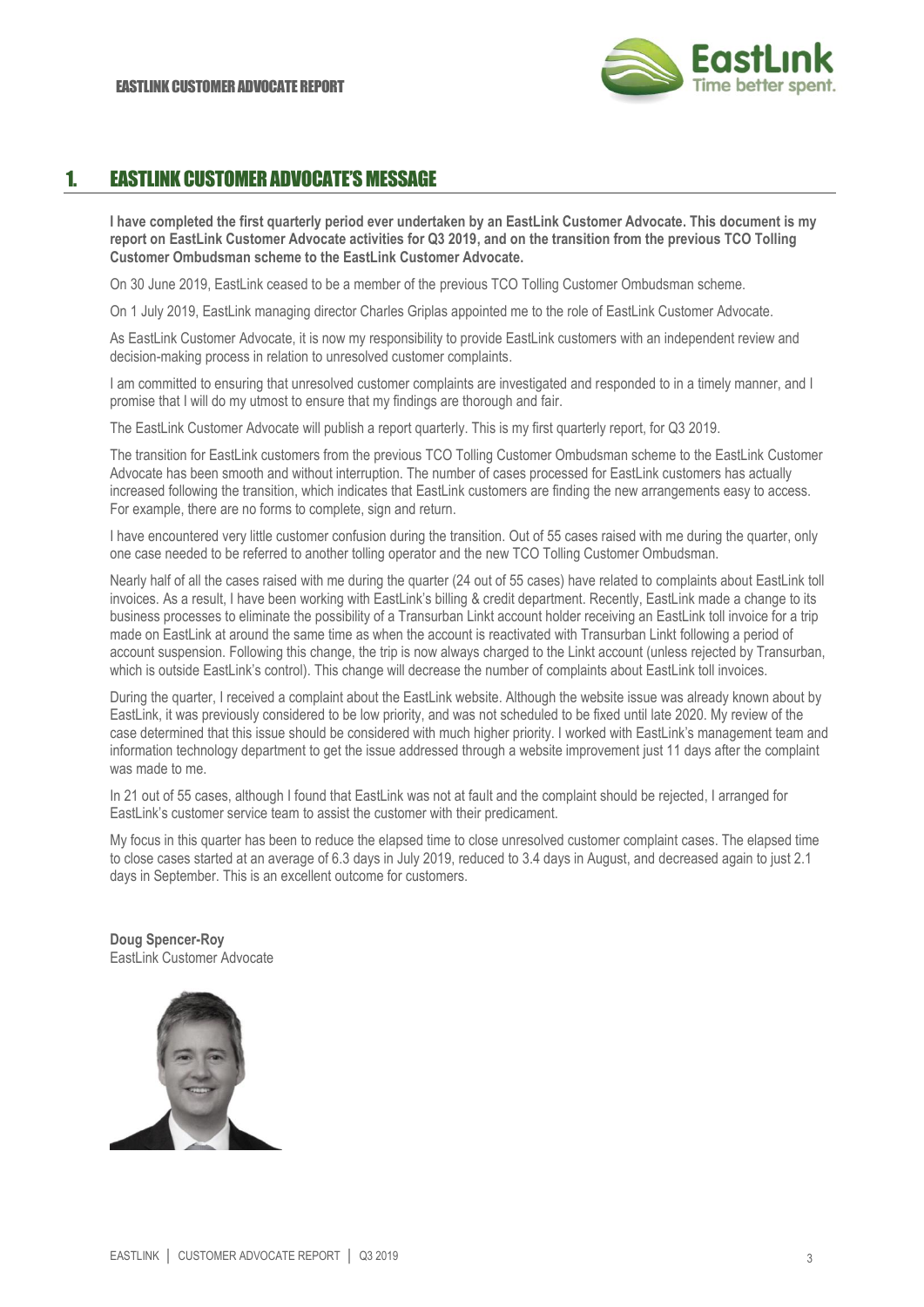

# 2. ABOUT THE EASTLINK CUSTOMER ADVOCATE

### **2.1 EASTLINK**

EastLink is the 39km tollway in Melbourne's east, connecting the Eastern, Monash, Peninsula Link and Frankston Freeways.

EastLink was financed, designed, constructed and is now operated by ConnectEast Group, which is privately owned.

Construction of EastLink started in March 2005. EastLink opened to traffic in June 2008. The EastLink toll road concession agreed with the State of Victoria will continue until 2043.

Today:

- EastLink carries a quarter of a million vehicles each day on average.
- EastLink has more than 950,000 tolling tags on issue with EastLink account holders.

## **2.2 THE EASTLINK CUSTOMER ADVOCATE**

For the resolution of unresolved customer complaints, on 30 June 2019 EastLink ceased to be a member of the TCO Tolling Customer Ombudsman scheme, and in its place created a new EastLink Customer Advocate role effective from 1 July 2019.

The EastLink Customer Advocate operates in accordance with:

- The Australian Government's Benchmarks for Industry based Customer Dispute Resolution Benchmarks
- The Australian Bankers' Association Guiding Principles Customer Advocate.

The purpose of the EastLink Customer Advocate is:

- To provide EastLink customers with an independent review and decision-making process in relation to unresolved customer complaints.
- To make it easier for customers when things go wrong by helping to facilitate thorough and fair complaint outcomes and minimise the likelihood of future problems.
- > Not a substitute for the existing complaint handling processes and functions provided by EastLink's toll road operations, however, serves to enhance the customer's experience for the types of cases that until 30 June 2019 progressed through the TCO Tolling Customer Ombudsman.

The core objectives of the EastLink Customer Advocate are:

- > To enhance the existing complaints processes.
- To ensure unresolved customer complaints are able to be escalated and responded in a timely manner.
- Through an independent review process, to arrive at findings that are **thorough** and **fair**.

The EastLink Customer Advocate is functionally independent from EastLink's toll road operations, and therefore can make decisions independently. This independence is communicated to customers.

Accordingly, the individual appointed to the EastLink Customer Advocate role:

- Must not be within the line management of EastLink's toll road operations departments, which deliver tolling, customer service, road/tunnel management and incident response (i.e. the Finance, Customer Service, Billing & Credit, Information Technology and Road Operations departments).
- > Must not be within the line management of the EastLink department that administers the KPI regime and risk management (i.e. the HR Risk & Safety department).
- > Must not be within the line management of the EastLink department that administers vehicle damage claims (i.e. the Legal department).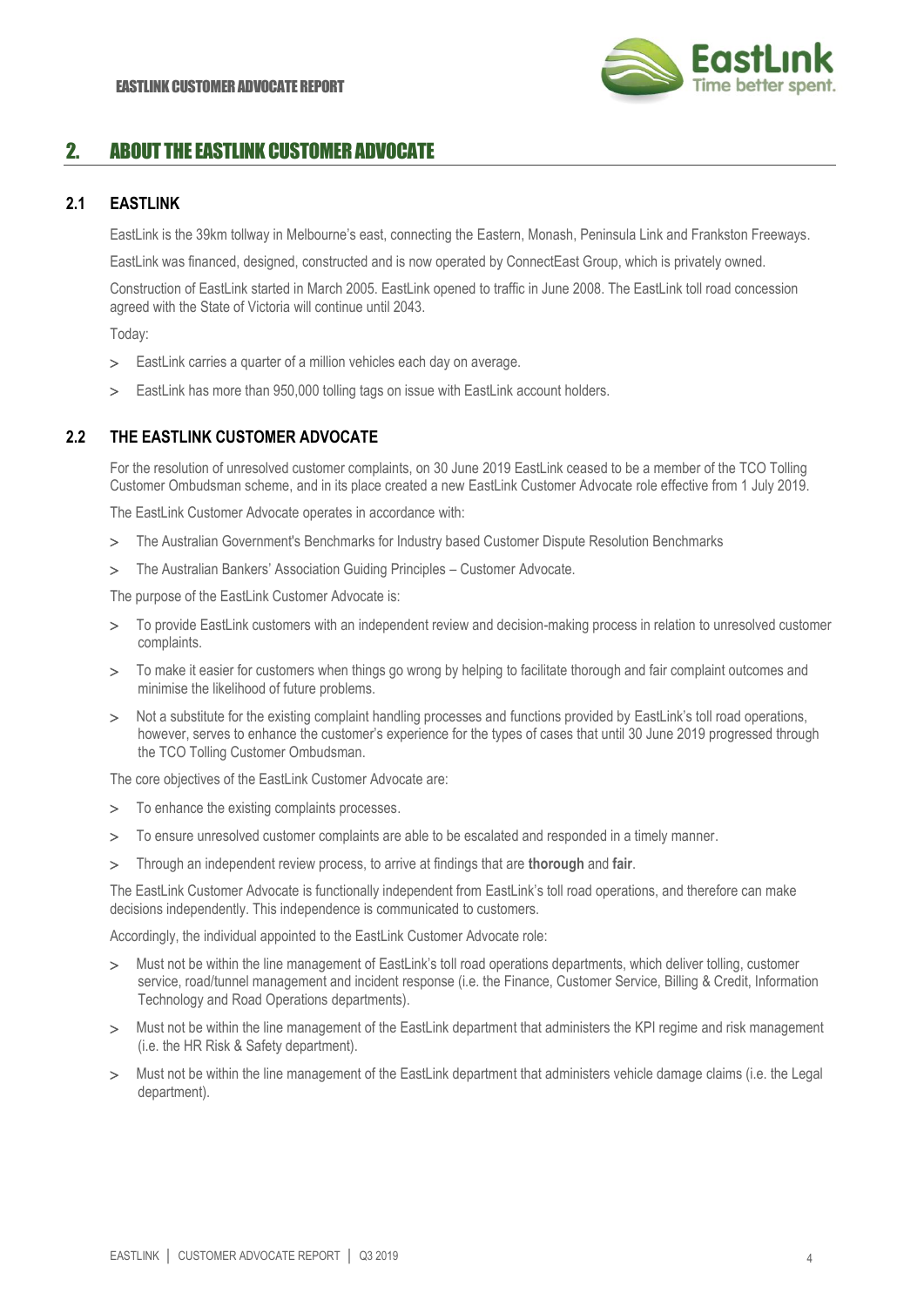#### EASTLINK CUSTOMER ADVOCATE REPORT



The EastLink Customer Advocate is sufficiently senior:

- > Reports directly to EastLink's Managing Director.
- > Has unfettered access to key business decision makers including every member of the EastLink Senior Management Committee.

The EastLink Customer Advocate has the power to:

- At their request, help customers who have not been able to resolve a complaint through the existing complaint handling processes and functions provided by EastLink's toll road operations, and customers in particularly challenging or complex circumstances.
- Conduct an independent review of the outcome of a customer's complaint.
- Access any required information held by EastLink in order to conduct a thorough and independent review of a complaint.
- > Investigate problems, resolve issues and make decisions.
- > Through identification of trends and a deeper understanding of specific complaints, help EastLink's toll road operations improve its products, systems and processes by providing insights into customer perspectives and recommendations for improvement.
- Engage with customer representatives, including community legal centres and other stakeholders.

EastLink is bound by the EastLink Customer Advocate's findings, including goodwill credits and/or toll/fee refunds awarded to the customer if applicable.

Irrespective of the EastLink Customer Advocate's findings, the customer continues to retain his/her legal rights. For example, the Magistrates' Court or VCAT (the Victorian Civil & Administrative Tribunal). VCAT is a tribunal that hears and decides civil and administrative legal cases in the State of Victoria. This includes consideration of, and decision making on disputes about the purchase or supply of products and services. This is communicated to customers when they are advised of the EastLink Customer Advocate's finding in their case.

The EastLink Customer Advocate is available free of charge to customers.

The EastLink Customer Advocate is contactable:

- > By email t[o EastLinkCustomerAdvocate@connecteast.com.au](mailto:EastLinkCustomerAdvocate@connecteast.com.au)
- > By letter to The EastLink Customer Advocate, PO Box 744, Ringwood VIC 3134
- > By phone to (03) 9955 1700 during business hours.

Contact details for the EastLink Customer Advocate are:

- > Published on the EastLink website.
- Provided to customers on request to the EastLink contact centre or in person at the EastLink customer centre.

The EastLink Customer Advocate does not require onerous or overly complex information from the customer in order to conduct an assessment and make a finding for a case. For example, printed and signed complaint forms are not necessary.

The EastLink Customer Advocate maintains its own records of all customer advocate cases.

The operations of the EastLink Customer Advocate will be audited by an independent auditor as part of EastLink's existing annual customer service and KPI audit.

The EastLink Customer Advocate will publish a quarterly report on the EastLink website.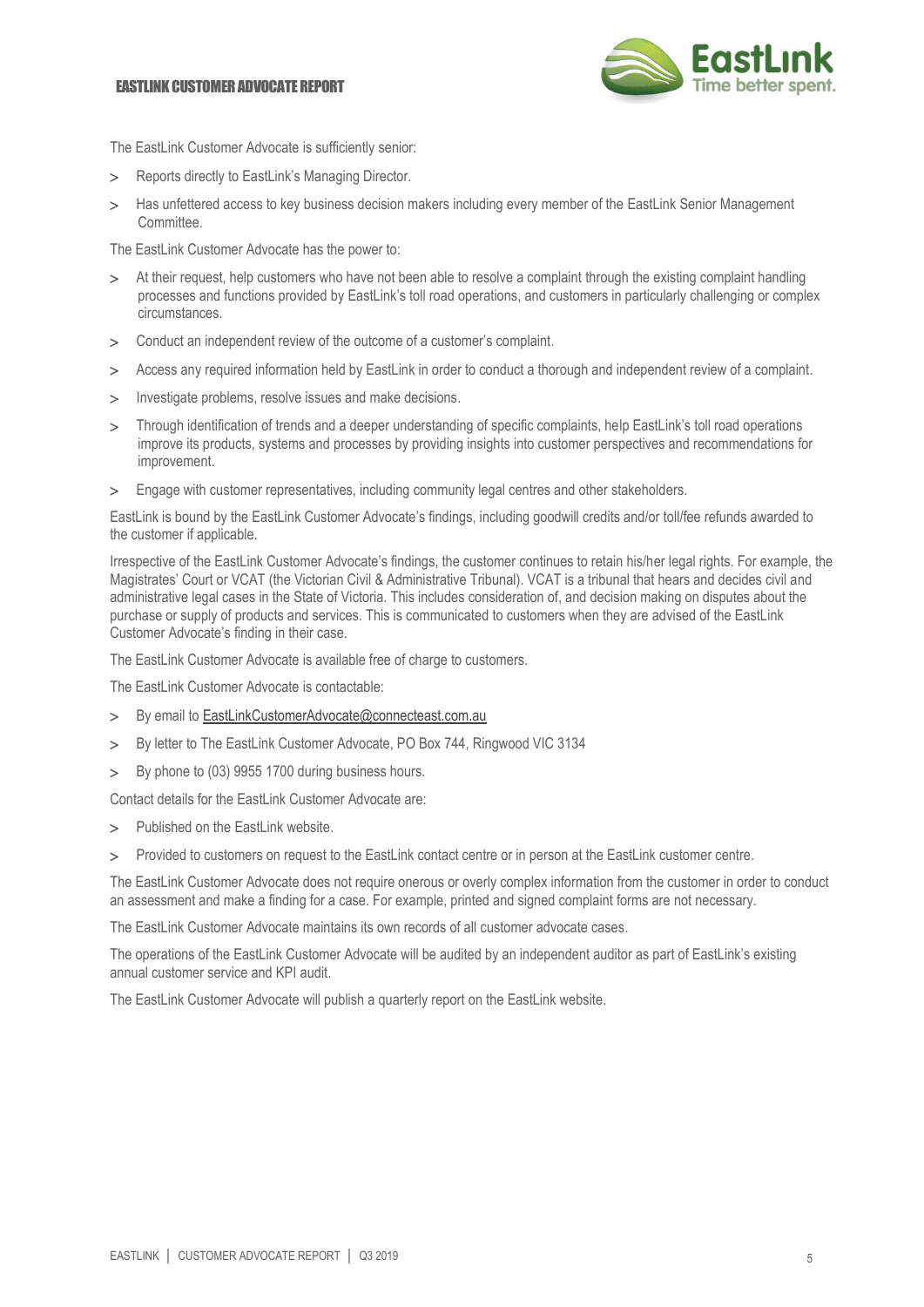

# 3. CUSTOMER ADVOCATE CASES DURING THE QUARTER

## **3.1 CASES RAISED**

These case categories were created based on the cases during Q3 2019. In the future, new categories may be added.

#### Table 1: ECA cases raised

| <b>ECA CASES RAISED</b>                    | <b>Jul 2019</b> | <b>Aug 2019</b> | <b>Sep 2019</b> | Q3 2019 |
|--------------------------------------------|-----------------|-----------------|-----------------|---------|
| Enquiry (service request, not a complaint) |                 |                 |                 |         |
| Toll invoice                               | 11              | 6               |                 | 24      |
| Account notice                             |                 |                 |                 |         |
| Account payment                            | 0               |                 |                 |         |
| Account charge                             |                 |                 |                 |         |
| Account charge for a sold vehicle          | 0               |                 |                 |         |
| Account charge for an LPN error            |                 |                 |                 |         |
| Account closure                            | $\Omega$        | Ω               |                 |         |
| Faulty tag                                 |                 |                 |                 |         |
| Trip pass                                  | 0               |                 | 0               |         |
| Rental vehicle toll payment                |                 |                 |                 |         |
| Debt recovery                              | 0               |                 |                 |         |
| Customer service quality                   | $\overline{2}$  |                 |                 |         |
| Infringements (fines)                      | $\overline{0}$  | $\overline{2}$  | 0               |         |
| Debris damage                              |                 |                 |                 |         |
| Signage                                    | $\Omega$        |                 |                 |         |
| Litter                                     |                 |                 |                 |         |
| EastLink Trail                             | 0               |                 |                 |         |
| Privacy                                    |                 |                 |                 |         |
| Problem with another tollway operator      |                 | 0               | 0               |         |
| Unknown (e.g. customer withdrew case)      |                 |                 |                 |         |
| <b>TOTAL</b>                               | 21              | 16              | 18              | 55      |

# **3.2 CASES CLOSED**

All of the cases raised during Q3 2019 have been closed.

#### Table 2: ECA cases closed

| <b>ECA CASES CLOSED</b>                         | <b>Jul 2019</b> | <b>Aug 2019</b> | <b>Sep 2019</b> | Q3 2019 |
|-------------------------------------------------|-----------------|-----------------|-----------------|---------|
| Q1 2019 cases closed (as at date of report)     | $\Omega$        |                 | 18              |         |
| Q1 2019 cases still open (as at date of report) |                 |                 |                 |         |
| <b>TOTAL</b>                                    | 21              | 16              | 18              |         |

#### **3.3 CASE FINDINGS**

In 38% of cases EastLink was not at fault, and even though the complaint was rejected, I arranged for EastLink's customer service team to assist the customer with their predicament. 24% of cases were fully upheld, and a further 22% of cases were partially upheld. In 15% of cases the complaint was rejected with no practical customer service assistance identifiable. 2% of cases required a referral to another tollway operator.

#### Table 3: ECA case findings

| <b>ECA CASE FINDINGS</b>               | <b>Jul 2019</b> | Aug 2019 | <b>Sep 2019</b> | Q3 2019 |
|----------------------------------------|-----------------|----------|-----------------|---------|
| Service expedited (no valid complaint) | Q               |          |                 |         |
| Complaint upheld                       | 6               |          |                 |         |
| Complaint partially upheld             | υ               |          |                 |         |
| Complaint rejected                     | ∼               |          |                 |         |
| Referred to another tollway operator   |                 |          |                 |         |
| <b>TOTAL</b>                           | 21              | 16       | 18              | 55      |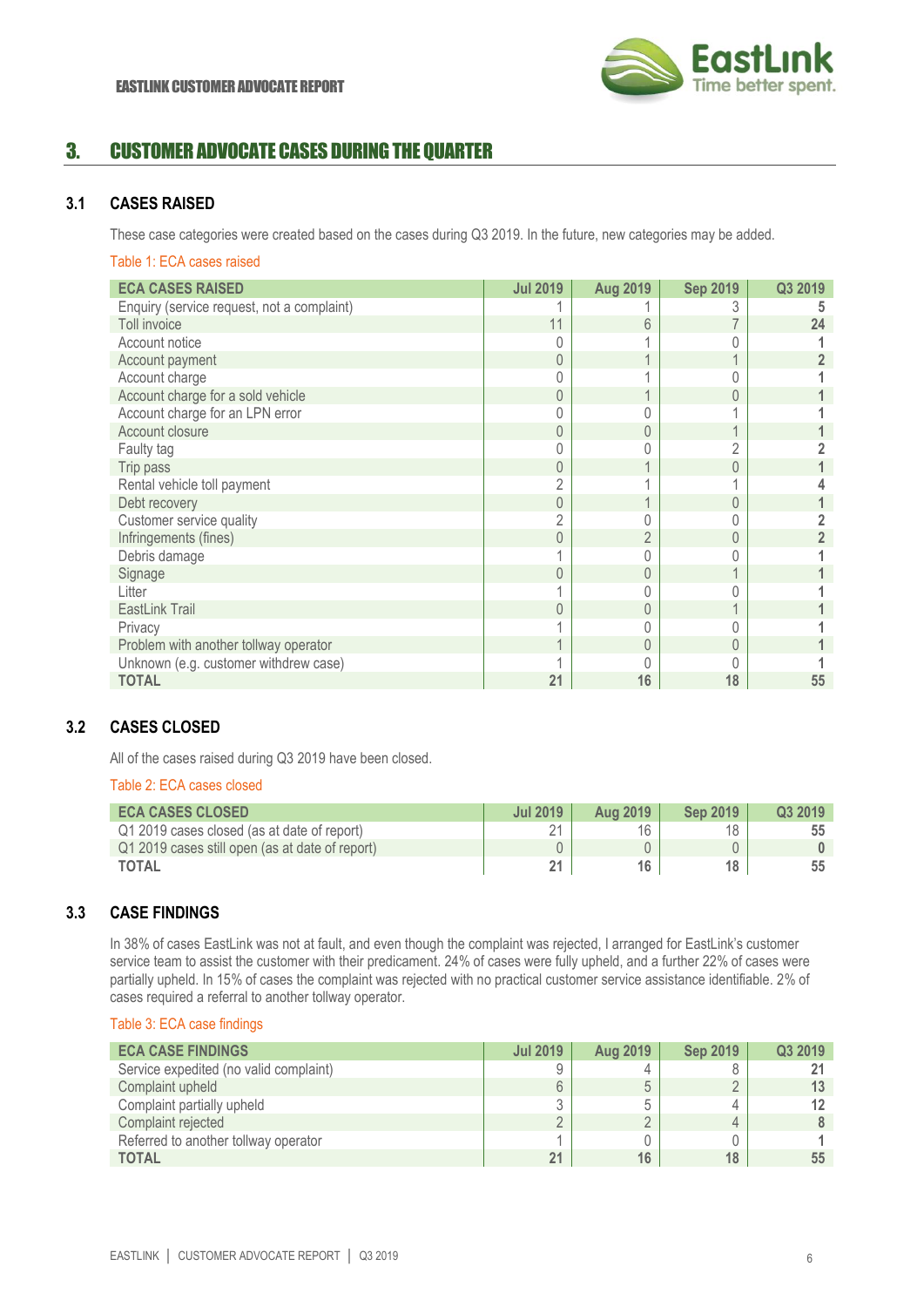#### EASTLINK CUSTOMER ADVOCATE REPORT



Most unresolved complaint cases involved complaints about modest sums – in particular, the fee component of a toll invoice but not the toll component. (In general, with toll invoice complaints, it is not the trip that is in doubt, but whether the trip is able to be charged to a valid account.)

This means that the refunds and credits awarded can vary significantly from month to month, depending on whether there are any of the more unusual, higher value cases during the month, and whether those complains are upheld or rejected.

#### Table 4: ECA case findings – refunds & credits

| <b>ECA CASE FINDINGS - REFUNDS &amp; CREDITS</b> | <b>Jul 2019</b> | <b>Aug 2019</b> | <b>Sep 2019</b> | <b>Q3 2019</b> |
|--------------------------------------------------|-----------------|-----------------|-----------------|----------------|
| Refunds & credits awarded                        | \$386           | \$323           | \$29            | \$738          |

## **3.4 ELAPSED TIME TO CLOSE CASES**

The elapsed time to close ECA cases has been steadily reducing and is now just 2.1 days. This elapsed time includes weekend days and public holidays.

#### Table 5: Elapsed time to close ECA cases

| <b>ELAPSED TIME TO CLOSE ECA CASES</b> | Jul 2019 | <b>Aug 2019</b> | Sep 2019 $\parallel$ | Q3 2019 |
|----------------------------------------|----------|-----------------|----------------------|---------|
| Average time to close cases (days)     |          |                 |                      |         |

#### **Case Study**

Issued by Victoria Police/Fines Victoria, infringement penalties (fines) are outside the scope of the EastLink Customer Advocate.

However, during this quarter, I received a request from the mother of a customer who had and continues to experience serious mental health issues.

The customer had received a number of infringement penalties for failing to pay EastLink tolls.

The infringement penalties were issued around two years ago.

This year, the customer's request for a review on the grounds of special circumstance had been declined.

The customer's mother thought this was unfair and contacted me.

I arranged for EastLink's billing and credit department to request that Victoria Police/Fines Victoria take another look at this customer's situation.

As a result, the customer's infringement penalties were withdrawn.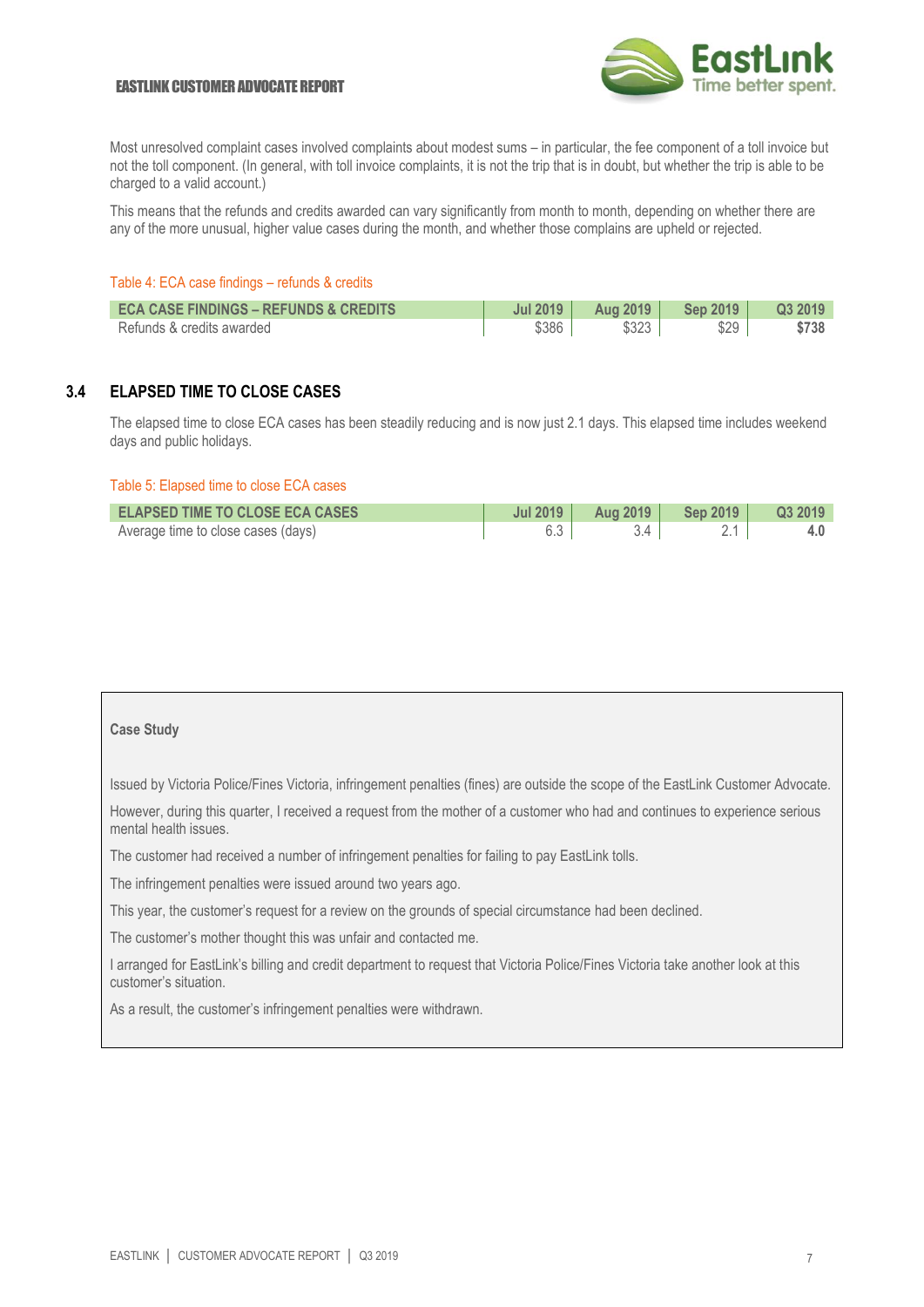

# 4. CUSTOMER ADVOCATE CASE TRENDS

# **4.1 HISTORICAL TRENDS**

It is too early to identify trends over time.

#### Table 6: ECA cases trend

| <b>ECA CASES</b>                           | Q3 2019 | Q4 2019                  | Q1 2020 | Q2 2020  | Q3 2020  | Q4 2020 |
|--------------------------------------------|---------|--------------------------|---------|----------|----------|---------|
| Enquiry (service request, not a complaint) |         |                          |         |          |          |         |
| Toll invoice                               | 24      |                          |         |          |          |         |
| Account notice                             |         |                          |         |          |          |         |
| Account payment                            |         | $\overline{\phantom{0}}$ |         |          |          |         |
| Account charge                             |         |                          |         |          |          |         |
| Account charge for a sold vehicle          |         | $\overline{\phantom{a}}$ |         |          |          |         |
| Account charge for an LPN error            |         |                          |         |          |          |         |
| Account closure                            |         |                          |         |          |          |         |
| Faulty tag                                 |         |                          |         |          |          |         |
| Trip pass                                  |         | $\overline{\phantom{0}}$ |         |          |          |         |
| Rental vehicle toll payment                |         |                          |         |          |          |         |
| Debt recovery                              |         | $\overline{\phantom{0}}$ |         |          |          |         |
| Customer service quality                   |         |                          |         |          |          |         |
| Infringements (fines)                      | 2       | $\overline{\phantom{0}}$ |         |          |          |         |
| Debris damage                              |         |                          |         |          |          |         |
| Signage                                    |         | $\overline{\phantom{0}}$ |         |          |          |         |
| Litter                                     |         |                          |         |          |          |         |
| EastLink Trail                             |         | $\overline{\phantom{0}}$ |         |          |          |         |
| Privacy                                    |         |                          |         |          |          |         |
| Problem with another tollway operator      |         |                          |         |          |          |         |
| Unknown (e.g. customer withdrew case)      |         |                          |         |          |          |         |
| <b>TOTAL</b>                               | 55      | $\sim$                   | $\sim$  | $\equiv$ | $\equiv$ |         |

## Table 7: ECA case findings trend

| <b>ECA CASE FINDINGS</b>               | Q3 2019   | Q4 2019 | Q1 2020 | Q <sub>2</sub> 20 <sub>20</sub> | Q3 2020 | Q4 2020 |
|----------------------------------------|-----------|---------|---------|---------------------------------|---------|---------|
| Service expedited (no valid complaint) | $\bigcap$ |         |         |                                 |         |         |
| Complaint upheld                       | 13        |         |         |                                 |         |         |
| Complaint partially upheld             | 12        |         | -       |                                 |         |         |
| Complaint rejected                     | 8         | $\sim$  | -       |                                 |         |         |
| Referred to another tollway operator   |           |         |         |                                 |         |         |
| <b>TOTAL</b>                           | 55        | $\sim$  | -       |                                 |         |         |

#### Table 8: ECA case findings – refunds & credits trend

| <b>ECA CASES – REFUNDS &amp; CREDITS</b> | Q32019 | Q4 2019 | Q12020 | $Q22020$   $Q32020$ | <b>Q4 2020</b> |
|------------------------------------------|--------|---------|--------|---------------------|----------------|
| Refunds & credits awarded                | \$738  |         |        |                     |                |

### Table 9: Elapsed time to close ECA cases trend

| <b>ELAPSED TIME TO CLOSE ECA CASES</b> |  |  |  |
|----------------------------------------|--|--|--|
| Average time to close cases (days)     |  |  |  |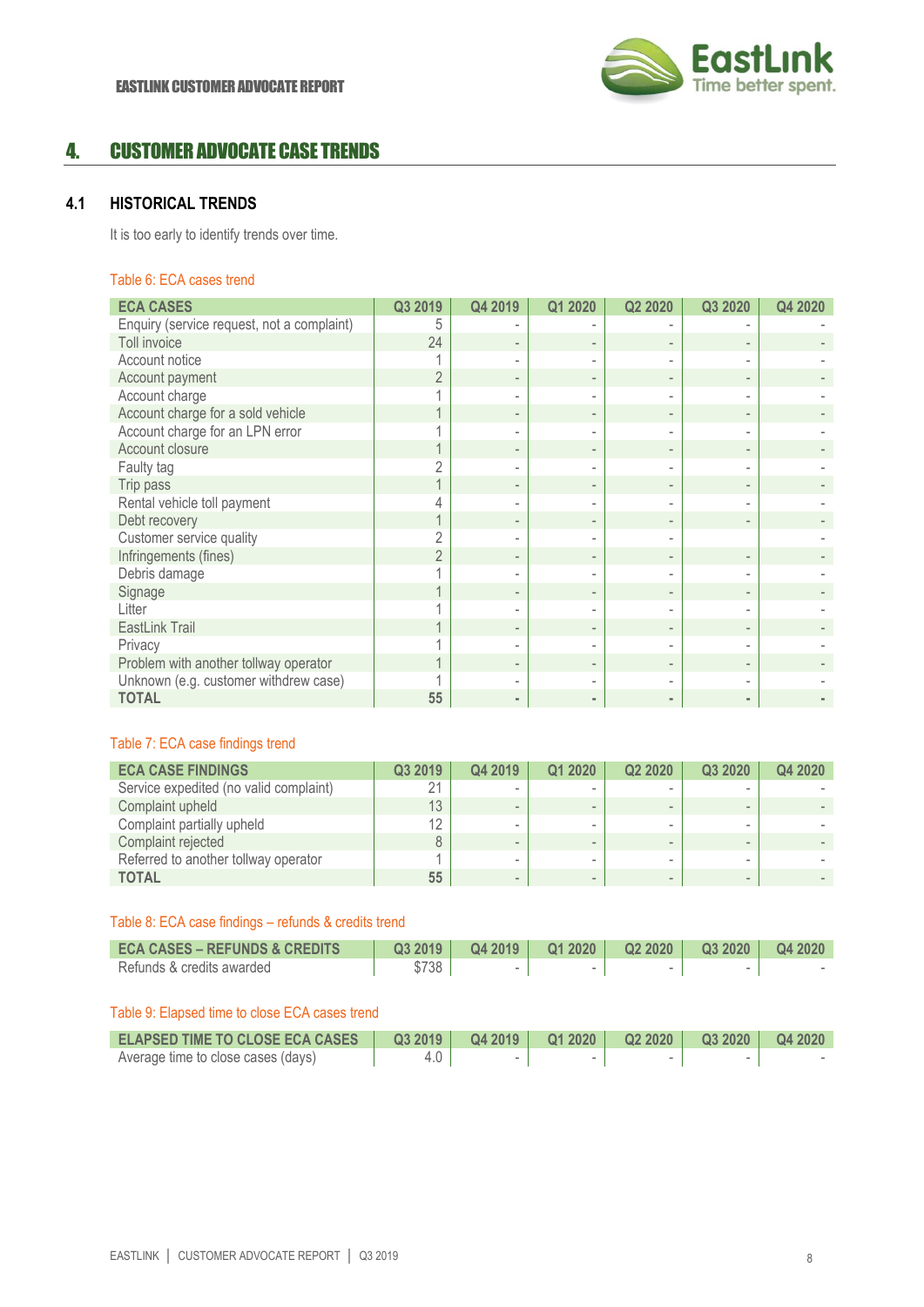

# 5. CUSTOMER ADVOCATE CASE EXAMPLES

This section only shows a very brief summary of each case example. The detailed circumstances of every case are unique, so these case examples should not be read as precedents for other cases.

# **5.1 CUSTOMER A (TOLL INVOICE COMPLAINT)**

Customer A has a Transurban Linkt account and complained about EastLink toll invoices having been issued for vehicles linked to the account.

My investigation determined that the Transurban Linkt account was suspended at the time of travel and the EastLink toll invoices were issued correctly.

My finding was to reject the complaint, but also to extend the due date and provide some extra time to pay the invoices.

# **5.2 CUSTOMER B (TOLL INVOICE COMPLAINT)**

Customer B has a Transurban Linkt account and complained about an EastLink toll invoice having been issued for a vehicle linked to the account.

My investigation determined that the vehicle was added to the Transurban Linkt account ten minutes prior to travel on EastLink.

My finding was that it was reasonable for Customer B to expect that the toll would have been charged to the Transurban Linkt account instead of an EastLink toll invoice and overdue notice being issued.

Based on the detailed circumstances of this case, the EastLink overdue notice was waived. The waiver amounted to \$19.02.

# **5.3 CUSTOMER C (ACCOUNT CHARGE FOR A SOLD VEHICLE)**

Customer C has an EastLink account and complained about EastLink and CityLink tolls being charged to the account for a vehicle which had been sold.

My investigation determined that Customer C had omitted to remove the vehicle from the account at the time it was sold, when it was Customer C's responsibility to do so. EastLink had also issued five account statements to Customer C after the vehicle was sold which listed the vehicle as remaining on the account.

I noted that the front of each of these account statements included prominent text:

CHECK THAT THE VEHICLES LISTED OVERLEAF ARE UP TO DATE To add/remove vehicles or request new tags, login to your account at EastLink.com.au or phone us on (03) 9955 1400 during business hours.

Although Customer C was technically at fault, based on the detailed circumstances of this case my finding was to partially accept the complaint on a goodwill basis, and to provide a refund for the tolls incurred by the sold vehicle during the most recent two of the account statement periods only. The refund amounted to \$58.02.

## **5.4 CUSTOMER D (RENTAL VEHICLE COMPLAINT)**

Customer D had a rental vehicle and complained about receiving EastLink toll and toll processing fee charges from their rental company even though they had purchased an EastLink trip pass for their trip.

My investigation determined that Customer D had made two errors:

- Vehicle licence plate number was incorrect (zeroes instead of letter oh's)
- The EastLink trip pass was purchased after travel instead of prior to travel on EastLink.